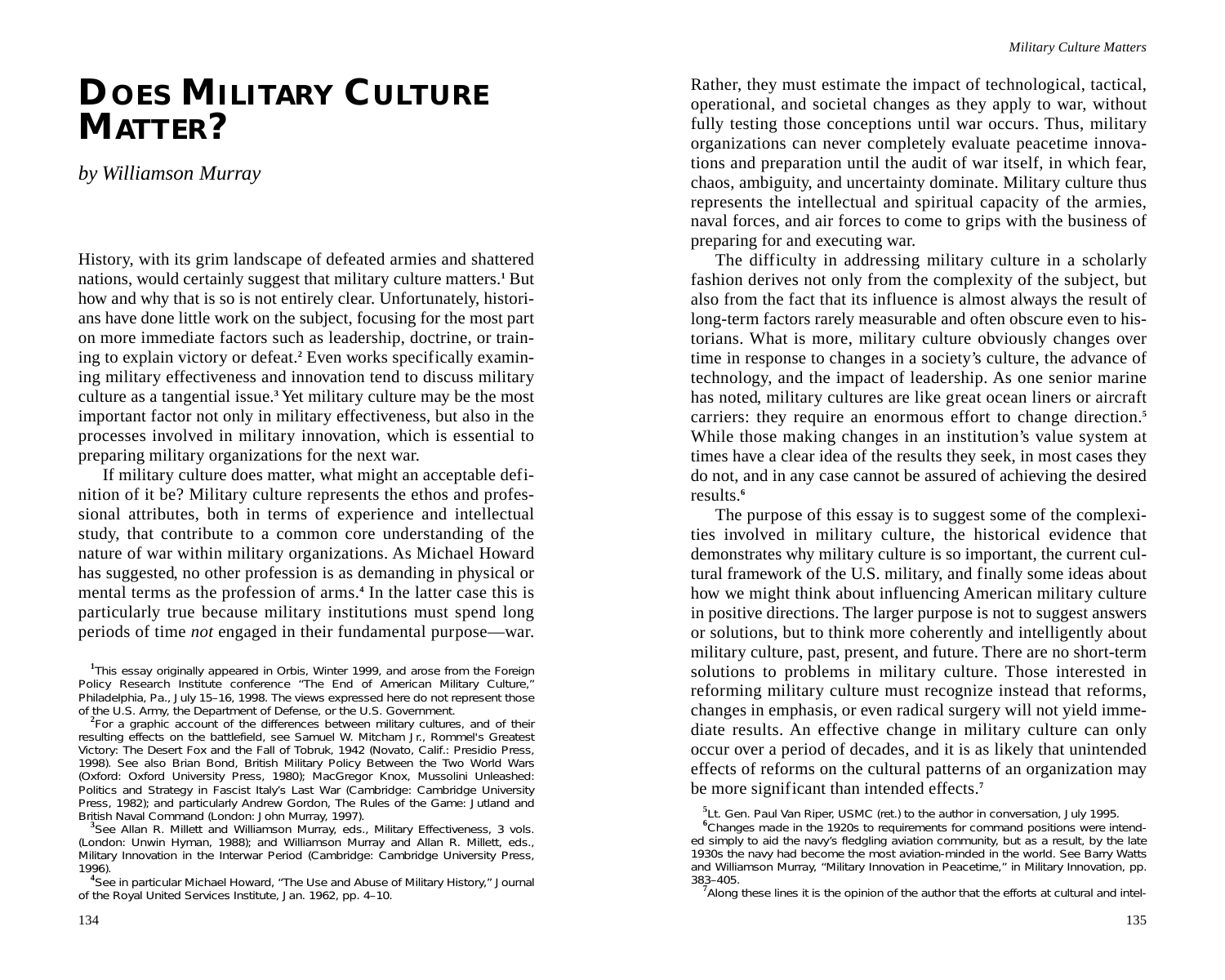## **The Larger Cultural Framework**

As one of the members of this panel suggested, military culture is a coat of many colors. Influencing the culture of military organizations are factors such as history, the professional ethos, geography, the milieu within which that organization operates, recent military experience, and the *Weltanschauung* of the external society. Moreover, even within military organizations there will be separate and distinct subcultures heavily influenced by traditions as well as the mission they perform.**<sup>8</sup>**

In the largest sense, it is possible to talk about national military styles. The German military possessed a devotion to duty, a seriousness about tactics, and a breathtaking contempt for logistics and intelligence in the two world wars.**<sup>9</sup>** The reason why German military culture paid so little attention to logistics has much to do with geography. The Germans have always been at the center of military operations throughout the history of European warfare, and Prussia's catastrophe at Jena/Auerstadt in October 1806—whereby a single day's defeat resulted in the collapse of the state—exercised a baleful influence as late as May 1945. The failures of German intelligence are more difficult to understand. They most probably had to do with an overemphasis on tactics and operations, but also with the culture of a society that over the course of two world wars possessed a fundamental belief in the innate racial superiority of the German *Volk.*

On the other hand, the Italian military services, as MacGregor Knox has noted, confronted the fundamental problem of "the Italian general staff tradition: Custoza, Lissa, Adua, Caporetto. On those occasions the military, as yet uncontaminated by contact with Fascism, distinguished itself by the absences of the study, planning, and attention to detail that characterized the Germans. . . ."**<sup>10</sup>** Admittedly, Italian society at large, particularly the middle class, regarded a military career in the officer corps as worthy of only

<sup>8</sup>See Don M. Snider's discussion of military heterogeneity in his essay in this volume.

**<sup>9</sup>**The basic doctrinal manual for the Luftwaffe, *Die Luftkriegführung* [Waging Air War] (Berlin: n.p., 1966), for example, is a brilliant discussion of the operational and tactical framework within which air war has taken place (far superior to anything the U.S. Air Force has ever produced), but it ends with the note that sections on logistics and intelligence had yet to be written. They were never written, and the Luftwaffe's performance in World War II lived up to its sister services' appalling performance in those areas.

**<sup>10</sup>**MacGregor Knox, *Mussolini Unleashed*, p. 16.

the dumbest—in other words those incapable of supporting themselves in some other career. The culture of the officer corps lived up to the expectations of the society. As General Ubaldo Soddu, who was largely responsible for the operational and tactical disaster in Greece, commented about a career in the Italian military, "when you have a fine plate of pasta guaranteed for life, and a little music, you don't need anything more." In October 1940, as his troops were suffering a terrible battering from the Greeks, Soddu would spend his evenings composing musical scores for movies.**<sup>11</sup>** The results spoke for themselves when the Italian officer corps abdicated its responsibilities and military catastrophe followed. Yet Italian soldiers themselves, badly equipped, and ineptly led, fought far better in North Africa and on the plains of Russia than historians have given them credit for.

Thus, a societal rejection of all things military, as well as a governmental emphasis on its military organizations' protecting the regime from revolution, framed Italian military culture.**<sup>12</sup>** The German military style reflected a national attitude that took war very seriously—a predilection inspired by the numerous invasions that German states had suffered over the course of centuries. The German navy, however, proved in two world wars that there was nothing innately competent about German military organizations; as a result, one should hesitate before ascribing undue influence to national culture in how service cultures develop.

The United States, of course, has had its own military style one characterized by heavy emphasis on logistics, overwhelming material superiority, and an inclination to avoid military or political conflict until late in the game. To a great extent this culture also reflects the impact of geography. The United States is a great island nation protected by oceans. Thus, the projection of military power has demanded an emphasis on logistics. Even in the American Civil War, which has exercised such great influence over the general military culture of the U.S. services, Union forces waged a continental war on a scale equivalent to the distances in Europe from Paris to Moscow.**<sup>13</sup>**

Another major factor in military culture is the generational change that occurs in military organizations as the collective experiences of the senior officer corps evolve with the passage of

lectual change that Gen. Al Gray set in motion when he was commandant of the Marine Corps in the late 1980s (the creation of the Marine Corps University, the Commandant's Reading List, and FMFM 1 [*Warfighting*], among others) are only now beginning to exert their full impact not only on the senior marine leadership, but also on the larger body of the officer corps of that service.

**<sup>11</sup>**Ibid., p. 57. **<sup>12</sup>**The *Carabinieri*, Italy's militarized police, have been regarded as the elite formation of the Italian military, a sure indication of the emphasis on the military's internal role over its external one.

**<sup>13</sup>**See Williamson Murray, "Why Did It Take the North So Long?" *Military History Quarterly*, Summer 1989, pp. 24–33.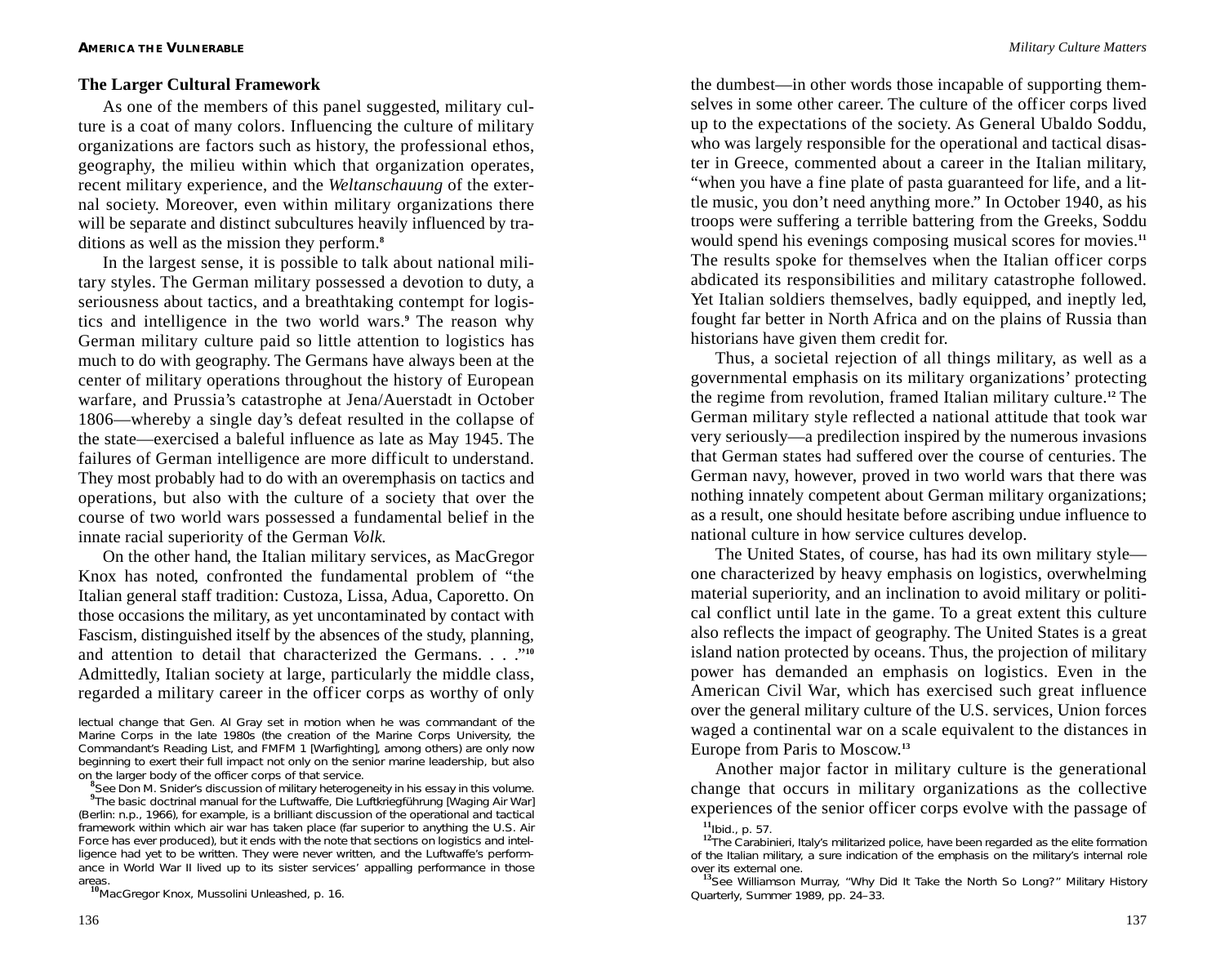time. Such a change has been occurring in the American military over the past decade, as the Vietnam War generation has reached retirement.**<sup>14</sup>** When such change in the collective experiences of the officer corps occurs, officers come to view the world differently. Similarly, the U.S. Army, which so heavily focused on defense of West Germany's Fulda Gap from 1973 through the end of the Cold War, will only fully adapt to the military problems raised by the new strategic environment when those officers whose Weltanschauung was so heavily framed by European experience have retired.

It is almost impossible to change the larger cultural and geographic framework within which military organizations operate.**<sup>15</sup>** The United States will always confront the problem of projecting military power across the world's oceans, hence a focus on logistics will remain a dominant theme in the culture of U.S. services. Nevertheless, if one cannot change this larger framework, except perhaps as societal and political changes work their influence over decades, one certainly needs to remain aware of the peculiar circumstances that frame the larger military culture—particularly if one is interested in the issue of military reform.

### **Military Cultures in the Past**

Historians have correctly judged the German victory on the banks of the Meuse in May 1940 as one of the crucial events in the history of the twentieth century. That victory enabled the Germans to overcome their considerable strategic weaknesses and in effect to fight the great world war that lasted until 1945.**<sup>16</sup>** That war, in turn, terminated the period of European imperialism and led inevitably to the Cold War. Yet the military capabilities that enabled the Germans to win in 1940 resulted not from revolutionary changes occurring in the 1930s, but rather from fundamental changes in the German military's organizational culture that had occurred during the early 1920s, when Hans von Seeckt, the first chief of staff and in 1920 commander in chief of the Reichswehr, altered the cultural patterns of the German officer corps as a whole. Faced with the task of reducing the German army's officer

**<sup>14</sup>**See Williamson Murray, "Computers In, Clausewitz Out," *National Interest*,

**<sup>16</sup>**See Williamson Murray, *The Change in the European Balance of Power*, *1938–1939: The Path to Ruin* (Princeton, N.J.: Princeton University Press, 1984), chap. 1. corps from more than 20,000 officers to the limit set by the Treaty of Versailles, Seeckt turned the officer corps over to the control of the great general staff.**<sup>17</sup>** By so doing he deselected important constituencies, namely the Junker aristocracy and *Frontsoldaten*. The effect was to infuse the whole army with the cultural attributes of the general staff: the hallmarks of the new German army were systematic, thorough analysis; a willingness to grapple with what was really happening on the battlefield; and a rigorous selection process that emphasized officers' intellectual attainments—in a professional sense—as well as their performance in leadership positions.

Along with this emphasis, Seeckt appointed no fewer than fifty-seven different committees to study the lessons of World War I. This thorough, complete study of the last war stands in stark contrast to the experience of the British army, which failed to establish a single committee to study the lessons of that war until 1932, more than a decade after the Germans. Even then, the chief of the British imperial general staff had the report rewritten to cast a more favorable light on the army's wartime performance. The Germans built on the work of Seeckt's committees to fashion a coherent, combined arms doctrine; by 1923 the German army was well on the way to inventing the Blitzkrieg.**<sup>18</sup>**

In 1932 two of the Reichswehr's most respected generals, Werner von Fritsch and Ludwig Beck, rewrote the German army's basic doctrinal manual, *Die Truppenführung* (Troop Leadership), which served as the basis for the combined-arms battle doctrine with which the Germans fought the Second World War. The opening paragraphs of that manual encompassed the fundamental cultural assumptions of the German army:

1. The conduct of war is an art, depending upon free, creative activity, scientifically grounded. It makes the highest demands on individuals.

2. The conduct of war is based on continuous development. New means of warfare call forth ever changing employment. . . .

3. Situations in war are of unlimited variety. They change often and suddenly and are rarely discernible at an early point. Incalculable ele-

<sup>&</sup>lt;sup>15</sup>Perhaps an experience such as catastrophe can result in great change in the culture of military organizations, as occurred in Germany in 1945, but one suspects such a change reflected the changes in the larger political culture of German society after the war.

**<sup>17</sup>**While the general staff tradition had played a major role in the German army's inventing of modern war between 1916 and 1918, it remained a subculture within the army until 1920. See Timothy Lupfer, *The Dynamics of Doctrine: The Changes in German Tactical Doctrine During the First World War* (Fort Leavenworth, Kans.: Government Printing Office, 1981); and Martin Samuels, *Command or Control? Command, Training and Tactics in the British and German Armies, 1888–1918* (London:

<sup>&</sup>lt;sup>18</sup>James S. Corum, *The Roots of Blitzkrieg: Hans von Seeckt and German Military Reform* (Lawrence, Kans.: University of Kansas Press, 1992), especially chap. 4; Williamson Murray, "Armored Warfare," in *Military Innovation*, p. 20.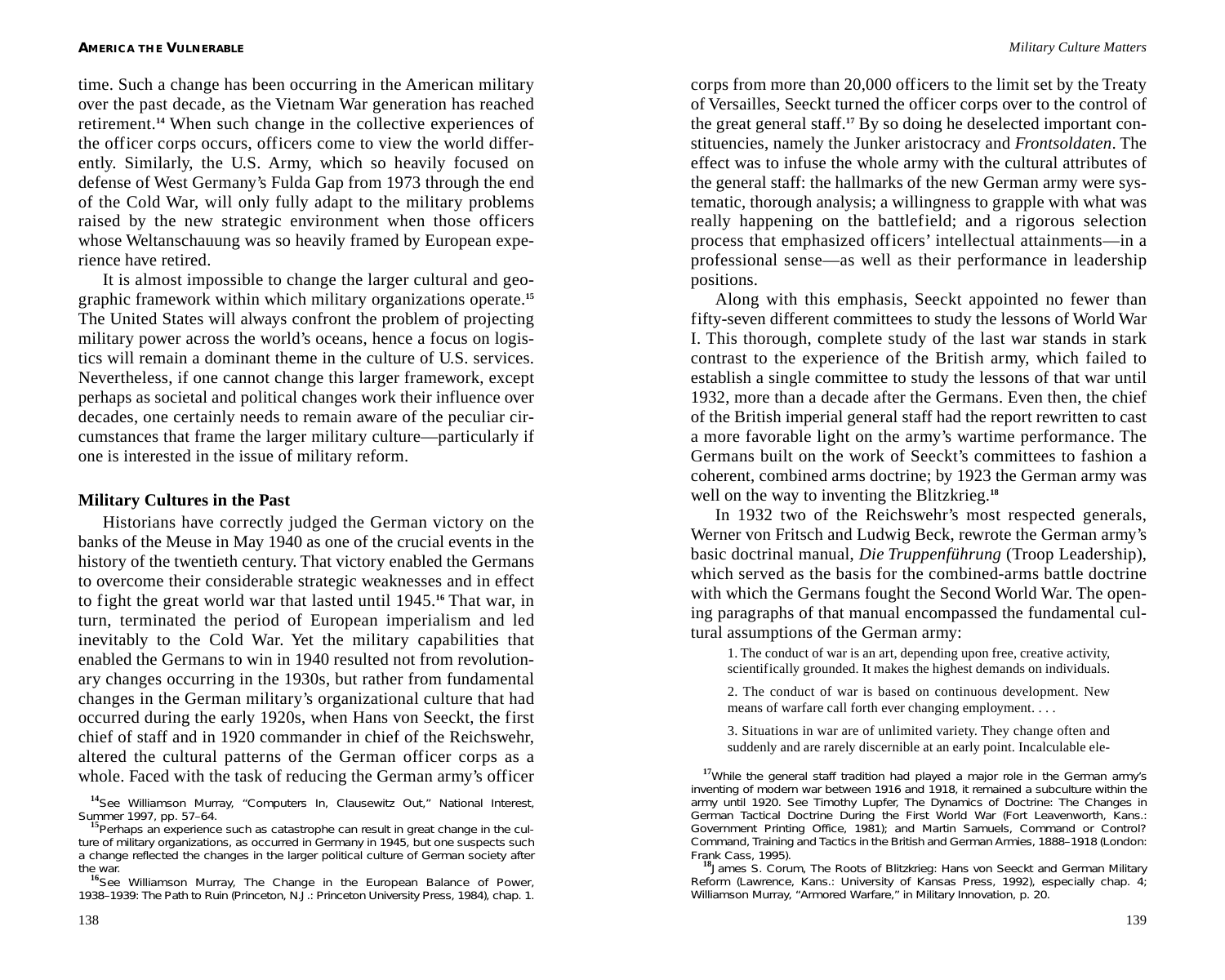#### **AMERICA THE VULNERABLE**

ments are often of great influence. The independent will of the enemy is pitted against ours. Frictions and mistakes are an every day occurrence.**<sup>19</sup>**

Fritsch and Beck would assume control of the German army soon after Hitler came to power, and held responsibility for developing the qualities that made that army such a formidable fighting instrument in the coming war.

Throughout the 1920s and 1930s, German army culture demanded not only high standards in terms of troop leadership but also serious study of the profession of arms. The case of Erwin Rommel suggests how widespread was this culture of serious intellectual preparation of the officer corps. If ever there was a "muddy boots combat soldier," it was Rommel, yet he not only avidly devoured books, he wrote them. His *Infantrie Greift An* (Infantry Attacks) is one of the great classics in the literature of war.**<sup>20</sup>**

Historians have often suggested that armies study only the last war and that is why they do badly in the next. In fact, as the above suggests, there are few military organizations that possess a culture that encourages the study of even the recent past with any thoroughness. Most military organizations quickly develop myths that allow escape from unpleasant truths; such was the case with the French army in the immediate aftermath of World War I.**<sup>21</sup>** And in some cases military cultures reject the past as having no relevance to the future of war. Air forces have been particularly attracted to a technological culture that holds that even the study of recent military experience is of limited use in preparing for a revolutionary technological future.**<sup>22</sup>**

Such military cultures tend to mold the evidence to support the view of those at the top. The French army in the interwar years, along with the U.S. Army Air Corps and the Royal Air Force during the same period, was particularly prone to making evidence fit its theory. Such cultures are also intolerant of any kind of dissent from the "official" view. Moreover, with a hard, unyielding view of war, such military cultures have proven resistant to adapting to the actual conditions of war.**<sup>23</sup>** In peacetime they tend to follow a preconceived trail that will even reject technological possibilities as impossible if they do not fit dogmatic notions of what war will look like.**<sup>24</sup>**

In other words it has often taken defeat to force substantive adaptation to the actual conditions of war. The less willing a culture is to display flexibility in peacetime, the more likely it is to have difficulty in adapting to the real conditions of war. There is a consistent historical pattern of military organizations' attempting to impose their prewar concepts of future combat on the actual conditions of war instead of adapting to those conditions. In the case of the French army in World War II, the resulting defeat could only be reversed by the intervention of other powers. The serious losses suffered by the Eighth Air Force in summer 1943 were not sufficient to derail the Combined Bomber Offensive. But it is worth noting that it took catastrophic losses on two missions against the ball bearing factories in Schweinfurt (August and October 1943) before the Eighth Air Force leadership finally recognized that unescorted bomber formations, as prescribed in prewar doctrine, were simply incapable of fighting their way through the ferocious opposition of the fighter planes thrown up by the Luftwaffe.**<sup>25</sup>**

The history of the U.S. military services likewise suggests the strengths and weaknesses of a democratic system of civil-military relations. Accustomed usually to minimal civilian support, the American military endured a glacial promotion system that kept officers in the same grade for interminable periods of time. On the other hand, the performance of U.S. military institutions in World War II suggests that Martin van Creveld's view that the American officer system was entirely deficient in comparison to the German

**<sup>19</sup>***Troop Leadership*, trans. of *Die Truppenführung* (Washington, D.C.: U.S. War

<sup>&</sup>lt;sup>20</sup>A recent biography of Rommel, Sir David Fraser's *Knights Cross: A Life of Field Marshal Erwin Rommel* (London: Harper Collins, 1993), underlines the extraordinary interest and effort that Rommel devoted to the study of military history and his pro-

fession. **<sup>21</sup>**See in particular Robert Doughty, *Seeds of Disaster: The Development of French*

*Army Doctrine, 1919–1939* (Hamden, Conn.: Shoe String Press, 1985). **<sup>22</sup>**The Royal Air Force's air staff explicitly stated in 1924 that an air force can "either bomb military objectives in populated areas from the beginning of the war, with the objective of obtaining a decision by moral effect . . . or, alternatively, they can be used in the first instance to attack enemy aerodromes with the aim to gain some measure of air superiority. . . . The latter alternative is the method which the lessons of military history seem to recommend, but the air staff are convinced that the former is the correct one." Public Record Office AIR 20/40, Air Staff Memorandum no. 11A, Mar. 1924.

**<sup>23</sup>**Andrew Krepinevich's *The Army in Vietnam* (Baltimore, Md.: Johns Hopkins University Press, 1986) underlines the unwillingness of the U.S. Army to change its paradigm in accordance with the actual conditions of war in Southeast Asia. Timothy Travers, in his *The Killing Ground: The British Army, the Western Front and the Emergence of Modern Warfare, 1900–1918* (London: Allen and Unwin, 1987), is also particularly good on the similar inability of the British high command in World War I to adapt to the real conditions of war.

<sup>&</sup>lt;sup>24</sup>Even as late as 1941 the senior leadership of the RAF was arguing that a longrange escort fighter was technologically impossible. Sir Charles Webster and Noble Frankland, *The Strategic Air Offensive Against Germany*, vol. 1, *Preparations* (London:

HMSO, 1961), p. 177. **<sup>25</sup>**For a discussion of the air battles of 1943, see Williamson Murray, *Luftwaffe* (Baltimore, Md.: Nautical and Aviation Press, 1985), chaps. 5 and 6.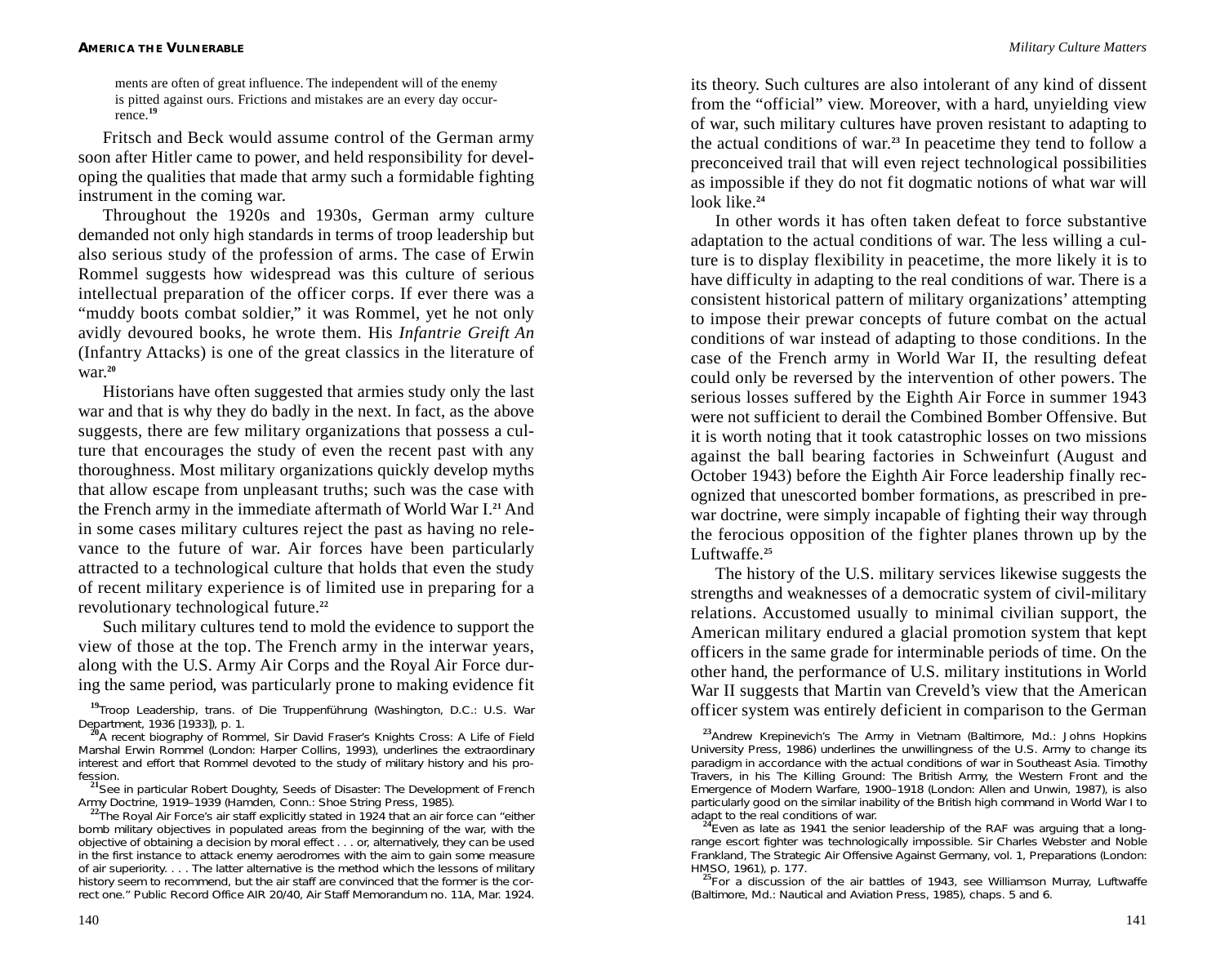one has considerable flaws.**<sup>26</sup>** Thus, recent historical works have judged the U.S. Army's performance in World War II, particularly against the Germans, far more favorably than was the case a decade ago.**<sup>27</sup>** U.S. Army formations proved adaptable, flexible, and increasingly combat effective from 1943 on.**<sup>28</sup>** Moreover, whatever the difficulties in 1942 and early 1943, one needs to remember that American rearmament began late in comparison to that of Nazi Germany, while U.S. forces were committed to battle almost immediately. Rearmament of the U.S. Navy began in 1938, but that of the army only in July 1940 in response to the catastrophe in France. Thus, hastily prepared U.S. ground forces found themselves in combat with the Japanese in the Pacific in summer 1942 and with German forces in North Africa in November 1942. In contrast, the German army did not find itself in combat until September 1939—six and a half years after Hitler had embarked on a massive program of rearmament. The desperate fears the German army's leadership felt about the remilitarization of the Rhineland in March 1936 suggest how little prepared that army was after its first three years of rearmament.

Throughout the interwar period, the culture of the American military appears to have been open to serious thinking about the profession of arms. In the aftermath of World War I the American Expeditionary Force (AEF) headquarters established twenty separate boards to examine the lessons of the last war. Then a group led by some of the army's most respected officers produced a final report drawing from the reports of the twenty boards.**<sup>29</sup>** That analysis played a major role in the codification of a new basic doctrinal manual, *Field Service Regulations*, in 1923. Far more than was the case with the British, the Americans made a considerable effort to come to grips with the harsh lessons of the Western Front. The new doctrine displayed some influence of the French top-down approach to war, but German experiences also influenced American thinking.**<sup>30</sup>** In fact, both influences are still evident today, in the form of a top-down mechanistic emphasis on distant

<sup>30</sup>As James Corum pointed out in a paper presented at the Dueling Doctrines conference sponsored by the Center for Strategic and International Studies (Washington, firepower (the French influence) and the emphasis on maneuver warfare (the German approach).

The emphasis that professional military education received throughout the interwar period in the United States also suggests a military culture that placed considerable emphasis on the preparation of officers for the serious business of war. Unlike its German and British counterparts, the U.S. Army developed a two-tier approach to professional military education, the Command and General Staff College at Fort Leavenworth, Kansas, and the Army War College in Washington, D.C.<sup>31</sup> The navy had its own war college, while the marines' school at Quantico, Virginia, and the Air Corps Tactical School at Maxwell Air Force Base, Alabama, provided substantial input into the innovations that contributed so much to the American victory in World War II. Equally important from the army's point of view were the branch schools, particularly the Infantry School at Fort Benning, Georgia. Under the leadership of George C. Marshall a whole generation of army officers received a first-rate education in thinking about war, as well as being judged by the cold blue eyes of the army's future chief of staff.

The respect with which the U.S. military's leadership regarded tours on the faculty of such schools suggests how seriously it took professional military education. The future admiral Raymond Spruance served not one but two tours on the faculty of the Naval War College at Newport, Rhode Island.**<sup>32</sup>** Richmond Kelly Turner, who played a commanding role in amphibious warfare in the Pacific, and John Reeves, a key aviation pioneer, also served on the Newport faculty. After the war Admiral Chester Nimitz went so far as to suggest that "I credit the Naval War College for such success [as] I achieved in strategy and tactics in the war."**<sup>33</sup>** As for the army, out of its seven members, the faculty of the Army War College for the 1939–40 academic year counted Colonel W. H. Simpson and Major J. Lawton Collins; the former would be a three-star commander within four years, while the latter eventually ended his career as the army's chief of staff. The following year Alexander Patch, also to become an army commander in World

**<sup>26</sup>**See Martin Van Creveld, *Fighting Power: German and U.S. Army Performance,*

<sup>&</sup>lt;sup>27</sup> See in particular Michael D. Dobler, *Closing with the Enemy: How GIs Fought the War in Europe, 1944-1945* (Lawrence, Kans.: University of Kansas Press, 1994).

<sup>&</sup>lt;sup>28</sup>To compare that with the performance of the British army in World War II, see Williamson Murray, "British Military Effectiveness," in *Military Effectiveness*, vol. 3,

<sup>&</sup>lt;sup>239</sup>William Odom, *After the Trenches: The Transformation of U.S. Army Doctrine,*<br>1918–1939 (College Station. Tex.: Texas A&M University Press. 1999).

D.C., June 1998), there was a strong French influence on the American military since the 1840s and strong German influence since the 1870s.

**The 1840s and strong German influence since the 1870s and strong German influence since the 1870s.**<br> **31**After World War II, the Army War College moved to Carlisle Barracks, Pa., while the National War College took over i

<sup>&</sup>lt;sup>32</sup>Over the past thirty years there has apparently been only one admiral who served on the faculty at Newport. Since it is hard enough for the navy to justify sending its best officers as *students* to Newport, this is not surprising.

<sup>&</sup>lt;sup>33</sup>E. B. Potter, *Nimitz* (Annapolis, Md.: U.S. Naval Institute Press, 1976), p. 136.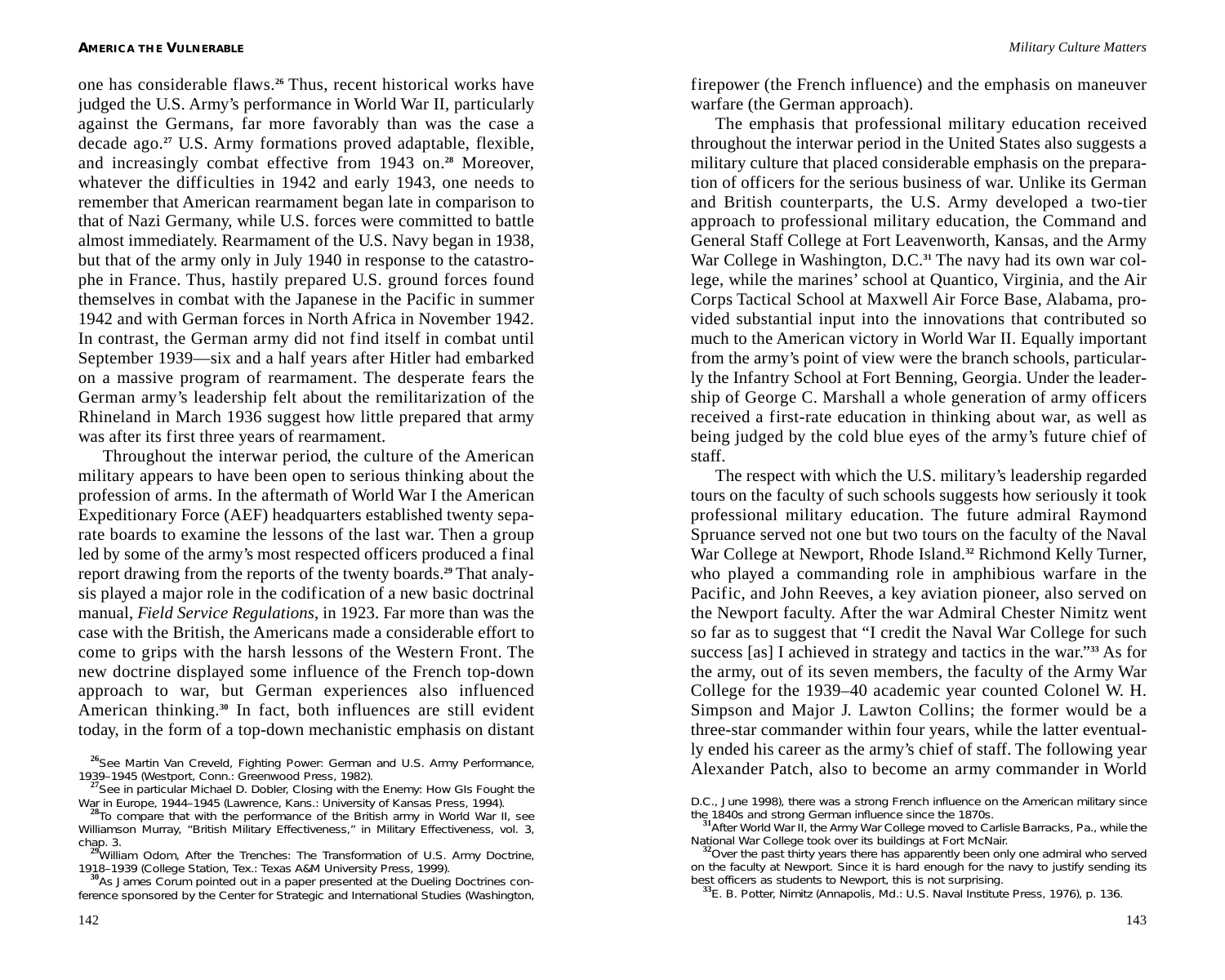War II, reported for duty on the faculty.

The contribution of the schools at Quantico in writing the basic doctrine for amphibious warfare is well known. Similarly, the Naval War College and its president in the early 1920s, Admiral William S. Sims, were experimenting with possible uses for aircraft carriers before the U.S. Navy possessed a single one. Significantly, Sims had chosen to return from his position as commander of U.S. naval forces in Europe during World War I to become the president of the Naval War College.**<sup>34</sup>**

The history of the first half of this century would suggest that military culture was a crucial determinant in how well military organizations adapted to war. But an examination of the historical record also suggests that there are no easy ways to change the cultural patterns by which officers judge themselves and their environment. In fact, the history of the interwar period suggests that cultural patterns were set almost immediately after the First World War and, for better or worse, remained fixed throughout the runup to the Second.**<sup>35</sup>**

## **Military Cultures, Present and Future**

If military culture has mattered in the past, then it is surely important to judge the current cultural climate in the U.S. military services. As suggested earlier, there is no monolithic American military culture. Rather, the four services, reflecting their differing historical antecedents and the differences in the environments in which they operate, have evolved cultures that are extraordinarily different. The environmental influences are particularly important to any understanding of the peculiar cultures that the services have developed. Even with the best will in the world to make the American military "joint," those differences will continue to shape how airmen, sailors, soldiers, and marines view war. The air force will remain a technologically driven organization. Moreover, the nature of air war, with hundreds if not thousands of aircraft launched against targets on the ground and in the air, will demand a degree of top-down organization that ground operations do not. The demands for tanker support, suppression of enemy air defenses, and the interplay between air-to-air fighters and bomb-drop pers inevitably requires a mechanistic approach to military opera tions in the air.**<sup>36</sup>** Similarly, the highly technical nature of surface, submarine, and aviation combat in the navy push that service towards a technological, engineering-based approach to warfare.**<sup>37</sup>** On the other hand, both the army and Marine Corps, influenced by the nature of land combat, will be driven to a more Clausewitzian view of war.

Yet whatever the environmental differences, service cultures also possess beliefs and traditions that play crucial roles in how they think about and prepare for war. Here, there are worrisome signs, not only within the services themselves, but within the "joint" community as well. First, as suggested above, there has been a generational change in all the services as those with expe rience in the Vietnam War retire. The Vietnam generation returned from Southeast Asia skeptical that technological solutions offered a means to simplify the complexities and ambiguities of war. In a profound sense, they were Clausewitzian in their outlook on the utility and conduct of war. As the 1986 edition of the army's basic doctrinal manual, FM 100-5, underlined, "Friction—the accumu lation of chance errors, unexpected difficulties, and the confusion of battle—will impede both sides. To overcome it, leaders . . . must be prepared to risk commitment without complete informa tion, recognizing that waiting for such information will invariably forfeit the opportunity to act."**<sup>38</sup>**

The new generation of officers, with the exception of the Marine Corps, has proven far more attracted by technological, mechanistic solutions to the complex problems raised by war. In fact, a considerable number of senior officers have been arguing that advances in computer technology and communication sys tems will allow the U.S. military to see and destroy everything in the wide expanses of a battle. Others have gone so far as to sug gest that these advances will eliminate friction by allowing com manders absolute knowledge about what the enemy is doing: "The emerging system . . . promises the capacity to use military force without the same risks as before—it suggests we will dissipate the

**<sup>34</sup>**Barry Watts and Williamson Murray, "Military Innovation in Peacetime," in *Military Innovation*, pp. 383–405. Similarly, Admiral Spruance chose to come back from com-

<sup>&</sup>lt;sup>35</sup>The one exception to this might be the German military, where Nazi ideology came to have a greater influence over the officer corps as the war approached, and over German military effectiveness throughout World War II. In particular, see Omer Bartov, *Hitler's Army: Soldiers, Nazis, and War in the Third Reich* (Oxford: Oxford University Press, 1991).

**<sup>36</sup>**See the discussion of the third day's mission against Baghdad flown during the Gulf War, in Williamson Murray, *The Air Campaign in the Persian Gulf* (Baltimore, Md.: Nautical and Aviation Press, 1996), pp. 86-96.

<sup>&</sup>lt;sup>37</sup>Only the shattering experience of major fleet combat in the Solomons forced the navy toward a broader, less mechanistic view of fleet operations. **<sup>38</sup>**Field Manual 100-5, *U.S. Army Blueprint for Air/Land Battle*, 1986, p. 16. The

Marine Corps Manual FMFM 1, *Warfighting*, represented an even more emphatic statement of such a point of view.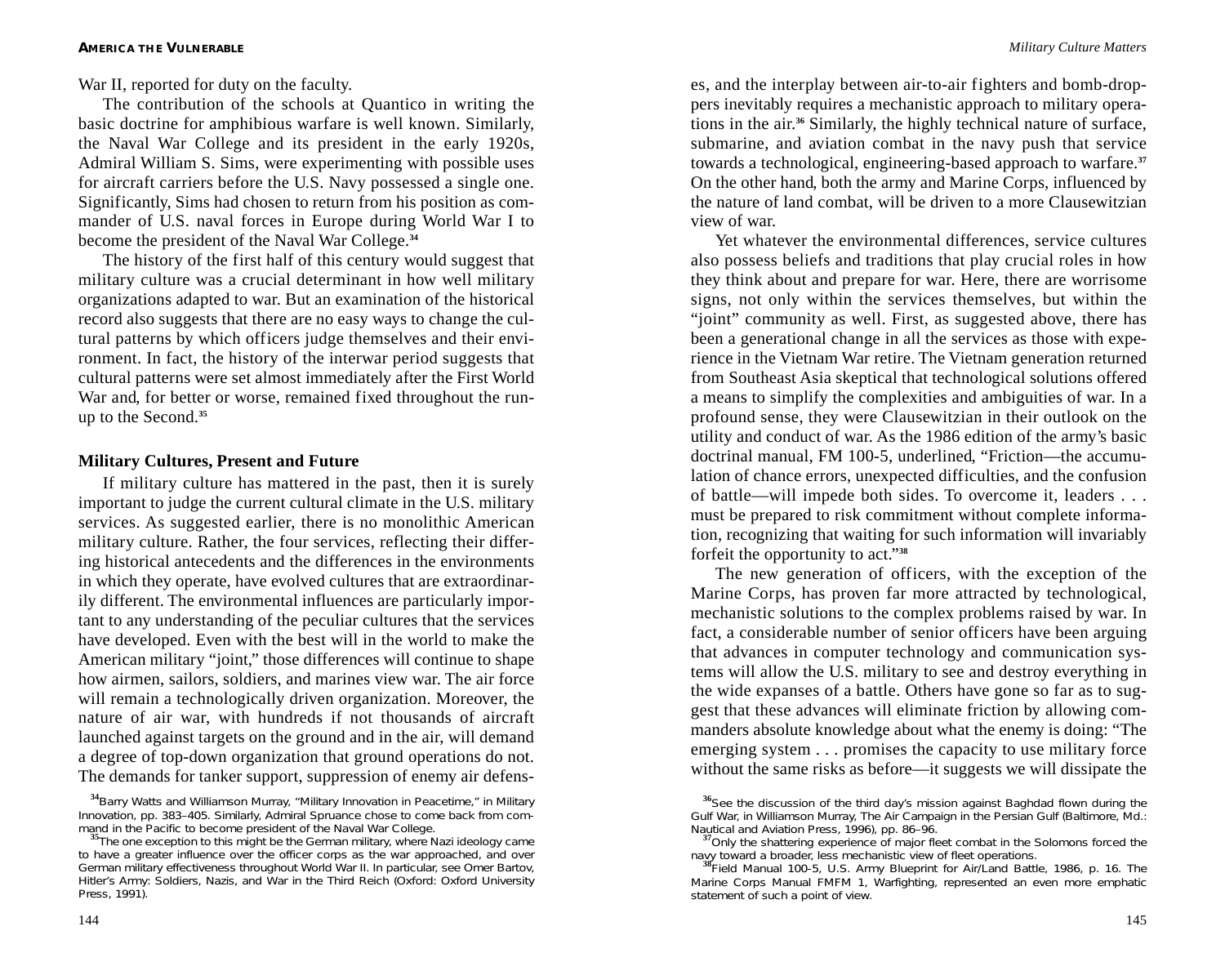## 'fog of war.'"**<sup>39</sup>**

Indeed, what appears to be occurring—especially in the air force—is a reprise of the sort of mechanistic, engineering, systems-analysis approach that contributed so much to failure in Vietnam. As the air force's *New World Vistas* suggests: "The power of the new information systems will lie in their ability to correlate data automatically and rapidly from many sources to form a *complete* picture of the operational area, whether it be a battlefield or the site of a mobility operation" (italics added). Such claims betray a general disinterest and ignorance of basic science.**<sup>40</sup>** But the navy, too, has displayed a considerable penchant for believing that technology is a "silver bullet," and its thinkers argue for something called "network-centric warfare," according to which integrated information systems can grasp everything that is happening in a vast battlespace and destroy the crucial targets on which the enemy depends. As the chief proponent of this view, Admiral Arthur Cebrowski, recently argued:

Network-centric operations . . . create a higher awareness, and allow it to be maintained [in combat]. Such awareness will improve our ability to deter conflict, or to prevail if conflict becomes unavoidable.

. . . The structural or logical model for network-centric warfare has emerged. The entry fee is a high-performance information grid that provides a backplane for computing and communications. The information grid enables the operational architectures of sensor grids and engagement grids. Sensor grids rapidly generate high levels of battlespace awareness and synchronize awareness of military operations. Engagement grids exploit this awareness and translate it into increased combat power.**<sup>41</sup>**

This summer's war game at Newport indicated that some in the navy believe that "the great data base in the sky" will provide U.S. commanders with absolute knowledge of everything that happens in an enemy nation in the next war. Clearly, they believe that the theater commander will fight a future war the way a ship commander runs his combat center. Fog, friction, ambiguities, and and superior capabilities of technology that provides U.S. forces with an ever greater flow of data and information.**<sup>42</sup>**

Finally, even some senior army officers display such faith in technology. Two years ago a senior army general announced to the students of the Marine War College that "the digitization of the battlefield means the end of Clausewitz"—in other words, computer technology and modern communications will remove fog and friction from the future battlefield, at least for American military forces. There is clearly a major struggle within the army at present between those who follow the technological line and those who adhere to a less mechanistic view of the world.

uncertainties will ostensibly disappear under the searching eye

What makes this techno-craze so dangerous is that it flies in the face of 2,500 years of history, not to mention modern science. Friction, ambiguity, chance, and uncertainty are not merely manifestations of inadequate communications and technology that U.S. military organizations in the next century may overcome, but rather manifestations of the fundamental nature of the world, where if something can go wrong, it will.

Consider, after all, how much would have to be overturned or rejected to conclude otherwise. Among other things, one would need to overthrow nonlinear dynamics, the second law of thermodynamics, the fundamental tenets of neo-Darwinian evolutionary biology, and all the limiting metatheorems of mathematical logic. . . . No small task  $indeed!^{43}$ 

Another apparent weakness in the current military cultural climate—and one that certainly did not obtain in the interwar period—is the decline of professional military education, the subject of a devastating House Armed Services Committee report of the late 1980s. To be sure, the Naval War College remains the finest institution of its kind in the world, but unfortunately the navy still resolutely refuses to send its officers to school. Elsewhere, the fact that the National Defense University seriously considered getting rid of its entire civilian faculty so that it could finance the buying of sophisticated computers suggests a general disdain for serious military education among those heading such institutions. In fact, the inclinations within the world of professional military educa-

**<sup>39</sup>**Adm. William Owens (former vice chairman of the Joint Chiefs), "System of systems," *Armed Forces Journal*, Jan. 1996, p. 47. See also, Thomas Duffy, "Breakthrough Could Give Forces Total Command of Future Battlefield," *Inside the Navy*, Jan. 23, 1995; and Peter Grier, "Preparing for 21st-Century Information War,"<br>Government Executive, Aug. 1995, pp. 130-32.

<sup>&</sup>lt;sup>40</sup>Department of the Air Force, *New World Vistas: Air and Space Power for the 21st* Century (Washington, D.C.: U.S. Government Printing Office, 1995).

<sup>&</sup>lt;sup>41</sup>Vice Adm. Arthur K. Cebrowski, USN, and John J. Garstka, "Network-Centric Warfare, Its Origin and Future," *Proceedings of the U.S. Naval Institute*, Jan. 1998, p. 33. In Cebrowski's defense, he does at least argue for a bottom-up rather than a topdown approach to command and control. But in the world of economics, where he draws his examples, no one is trying to kill, maim, or mutilate his opponents. For a devastating reply, see Col. T. X. Hammes, USMC, "War Isn't A Rational Business," *Proceedings of the U.S. Naval Institute*, July 1998, pp. 22–25.

**<sup>42</sup>**Yet at the end of that war game, the navy's campaign had entirely failed to achieve the national objectives: despite massive bombardment by U.S. air power that destroyed the enemy's military forces and wrecked its country, the enemy remained defiant and unbroken. To learn how close to replicating the real world the war game was, see Anatol Lieven, *Chechnya, Tombstone of Russian Power* (New Haven, Conn.:

Yale University Press, 1998). **<sup>43</sup>**Barry D. Watts, *Clausewitzian Friction and Future War* (Washington, D.C.: National Defense University Press, 1996), p. 132.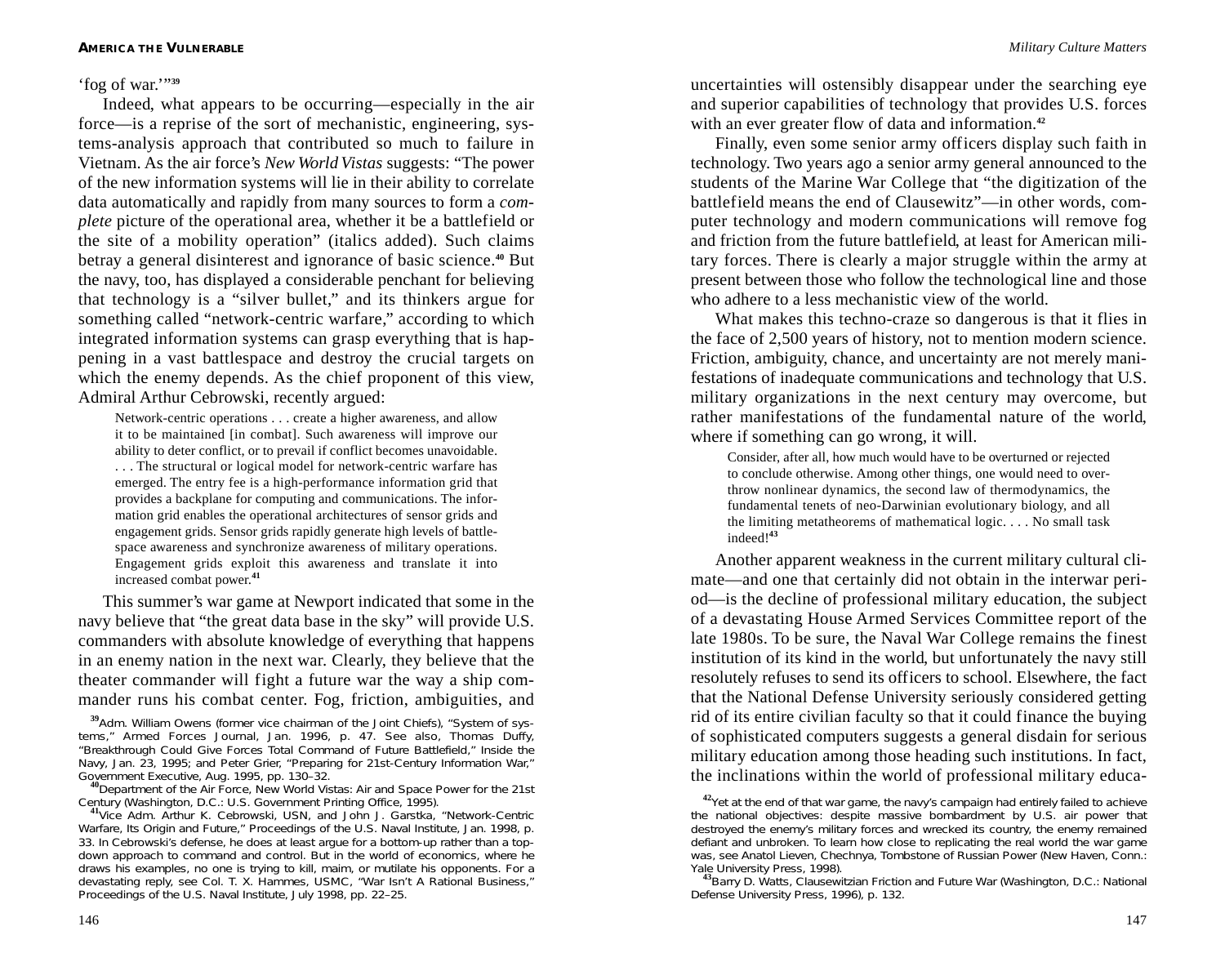tion reflect the attitudes of both the larger military culture and society: profoundly anti-intellectual and ahistorical.**<sup>44</sup>**

Only the Marine Corps has made a major, across-the-board effort to upgrade its entire educational system, with particular emphasis on the intellectual vitality of its officer corps outside the classroom. The commandant's professional reading list represents the most coherent and consistent effort to provide an intellectual compass that any service has ever possessed. Moreover, the marines take pains to insure that the books on the list are available in exchanges and libraries. Not surprisingly, the navy does not have a professional reading list, the air force's list is remarkable for its shortness and superficiality, and the army's list remains largely unavailable to its officer corps.

The area of military doctrine underlines to an even greater extent the disparity between the service cultures, and has proven a crucial enabler for military forces engaged in combat throughout this century. It has provided the basic framework for thinking seriously about the business of preparing for and conducting war. The navy has only recently created a doctrine command and until this summer it was led by a one-star admiral. In contrast, a four-star general has headed the army's Training and Doctrine Command since the 1970s. The air force has also devoted considerable resources to doctrine, but the results reflect a service with few interests outside of technology (and certainly not the study of war). Its new *Air Force Basic Doctrine* is long on pictures and short on content. In the doctrinal world its approach is close to that of "See Spot fly; see Jane bomb." And in case the reader is incapable of picking out the key points, they are italicized in blue.**<sup>45</sup>**

The army represents the most important service in terms of determining where the U.S. military will go in coming decades. The mid-1980s version of manual FM 100-5 was at the time the most realistic, Clausewitzian doctrine ever written by the American military. But a subsequent version published in the early 1990s was a far less satisfactory examination of war and

military operations. There is now a very good new draft of FM 100-5 being considered and reviewed by the army, but there are indications that the draft, which represents a return to the seriousness and focus of the 1986 version, has been withdrawn. How the debate within the army plays out will say a great deal about where its culture is headed.

Perhaps the most worrisome indications that all is not well with U.S. military culture are the publications that pass for the thinking done by the joint staff. Over the past decade the joint staff has published a whole set of doctrinal publications. For the most part these publications are harmless, except to those condemned to read them. In their mind-numbing prose, their lack of any significant intellectual content, and their interminable laundry lists of bureaucratic concerns, they are best suited to insomniacs. They certainly do not provide much guidance to warfighters.**<sup>46</sup>**But more insidious has been the appearance of a "blueprint" for the U.S. military in the twenty-first century, published under the guidance of the joint staff. *Joint Vision 2010* supposedly provides "an operationally based template for the evolution of the armed forces for a challenging and uncertain future." Its intellectual value is virtually zero. One marine general accurately described it as a "collection of bumper stickers and advertising slogans."**<sup>47</sup>** The document posits four "emerging operational concepts: dominant maneuver, precision engagement, focused logistics, and fulldimension protection." These concepts are then tied together by information superiority to achieve "massed effects—full spectrum dominance." Not surprisingly, given the current civilian bosses in the Pentagon, the document is completely politically correct.**<sup>48</sup>**But what is really dangerous is that *JV2010* possesses a strong emphasis on the top-down, mechanistic approach to war of the McNamara era. In effect, it represents the worst aspects of the French army's culture of the 1930s without the underpinnings of serious study that characterized the French in that period.

The one oasis in the desert that is military doctrine remains the Marine Corps. Its doctrinal manuals connect with the real world and to the fact that the American military is supposed to be

**<sup>44</sup>**See Williamson Murray, "Grading the War Colleges," *National Interest*, Winter 1986/1987, pp. 12–19; and Williamson Murray, "How Not to Advance Professional Military Education," *Strategic Review*, Summer 1997, pp. 73–77. For the current state of U.S. professional military education, see Lt. Gen. Leonard D. Holder Jr. and Williamson Murray, "Prospects for Military Education," Joint Force Quarterly, Spring<br>1998. pp. 81-90.

<sup>1998,</sup> pp. 81–90. **<sup>45</sup>**U.S. Air Force, *Air Force Basic Doctrine, Air Force Doctrine Document 1*, Sept. 1997. Among the astonishing statements made in the manual is that decentralized command has not withstood the test of time.

**<sup>46</sup>**To gain a sense of the joint doctrine, consult "Joint Doctrine, Capstone and Keystone Primer," July 15, 1997; Joint Pub 0-2, "Unified Action, Armed Forces," Feb. 24, 1995; and Joint Pub 3-0, "Doctrine for Joint Operations," Feb. 1, 1995. **<sup>47</sup>***Joint Vision 2010* (Washington, D.C., 1996), p. ii. Lt. Gen. Paul Van Riper, USMC

<sup>(</sup>ret.), to the author in July 1997. **<sup>48</sup>**For instance, "Commanders will be expected to reduce the cost of military opera-

tions, from environmental disruption in training to collateral damage in combat." *JV2010*, p. 8. "Full spectrum" quote on p. 19.